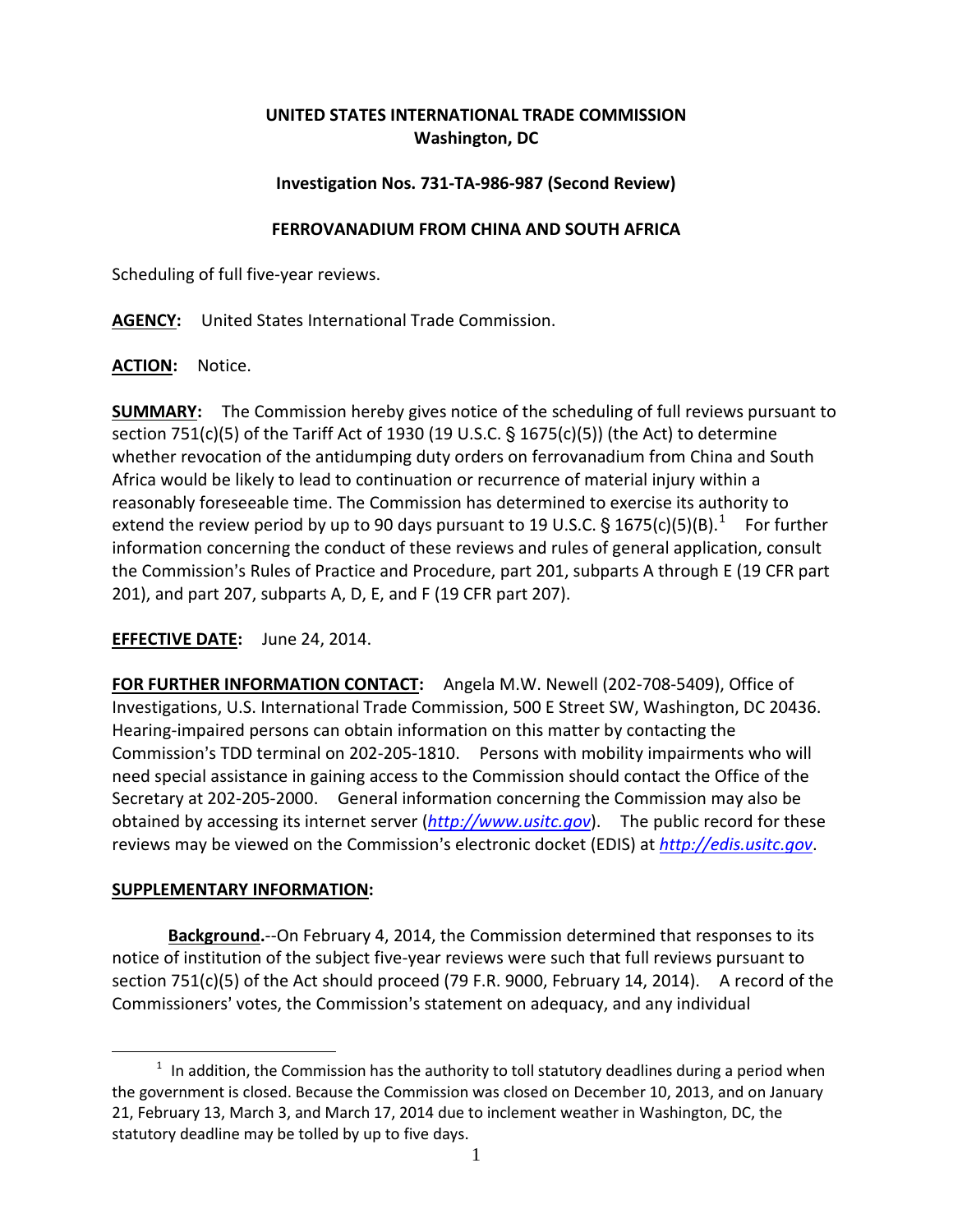Commissioner's statements are available from the Office of the Secretary and at the Commission's website.

**Participation in the reviews and public service list.**--Persons, including industrial users of the subject merchandise and, if the merchandise is sold at the retail level, representative consumer organizations, wishing to participate in these reviews as parties must file an entry of appearance with the Secretary to the Commission, as provided in section 201.11 of the Commission's rules, by 45 days after publication of this notice. A party that filed a notice of appearance following publication of the Commission's notice of institution of the reviews need not file an additional notice of appearance. The Secretary will maintain a public service list containing the names and addresses of all persons, or their representatives, who are parties to the reviews.

**Limited disclosure of business proprietary information (BPI) under an administrative protective order (APO) and BPI service list.**--Pursuant to section 207.7(a) of the Commission's rules, the Secretary will make BPI gathered in these reviews available to authorized applicants under the APO issued in the reviews, provided that the application is made by 45 days after publication of this notice. Authorized applicants must represent interested parties, as defined by 19 U.S.C. § 1677(9), who are parties to the reviews. A party granted access to BPI following publication of the Commission's notice of institution of the reviews need not reapply for such access. A separate service list will be maintained by the Secretary for those parties authorized to receive BPI under the APO.

**Staff report.**--The prehearing staff report in the reviews will be placed in the nonpublic record on Monday, November 3, 2014, and a public version will be issued thereafter, pursuant to section 207.64 of the Commission's rules.

**Hearing.**--The Commission will hold a hearing in connection with the reviews beginning at 9:30 a.m. on Thursday, November 20, 2014, at the U.S. International Trade Commission Building. Requests to appear at the hearing should be filed in writing with the Secretary to the Commission on or before Thursday, November 13, 2014. A nonparty who has testimony that may aid the Commission's deliberations may request permission to present a short statement at the hearing. All parties and nonparties desiring to appear at the hearing and make oral presentations should attend a prehearing conference to be held on Tuesday, November 18, 2014 (if deemed necessary). Oral testimony and written materials to be submitted at the public hearing are governed by sections 201.6(b)(2), 201.13(f), 207.24, and 207.66 of the Commission's rules. Parties must submit any request to present a portion of their hearing testimony in camera no later than 7 business days prior to the date of the hearing.

**Written submissions.**--Each party to the reviews may submit a prehearing brief to the Commission. Prehearing briefs must conform with the provisions of section 207.65 of the Commission's rules; the deadline for filing is Wednesday, November 12, 2014. Parties may also file written testimony in connection with their presentation at the hearing, as provided in section 207.24 of the Commission's rules, and posthearing briefs, which must conform with the provisions of section 207.67 of the Commission's rules. The deadline for filing posthearing